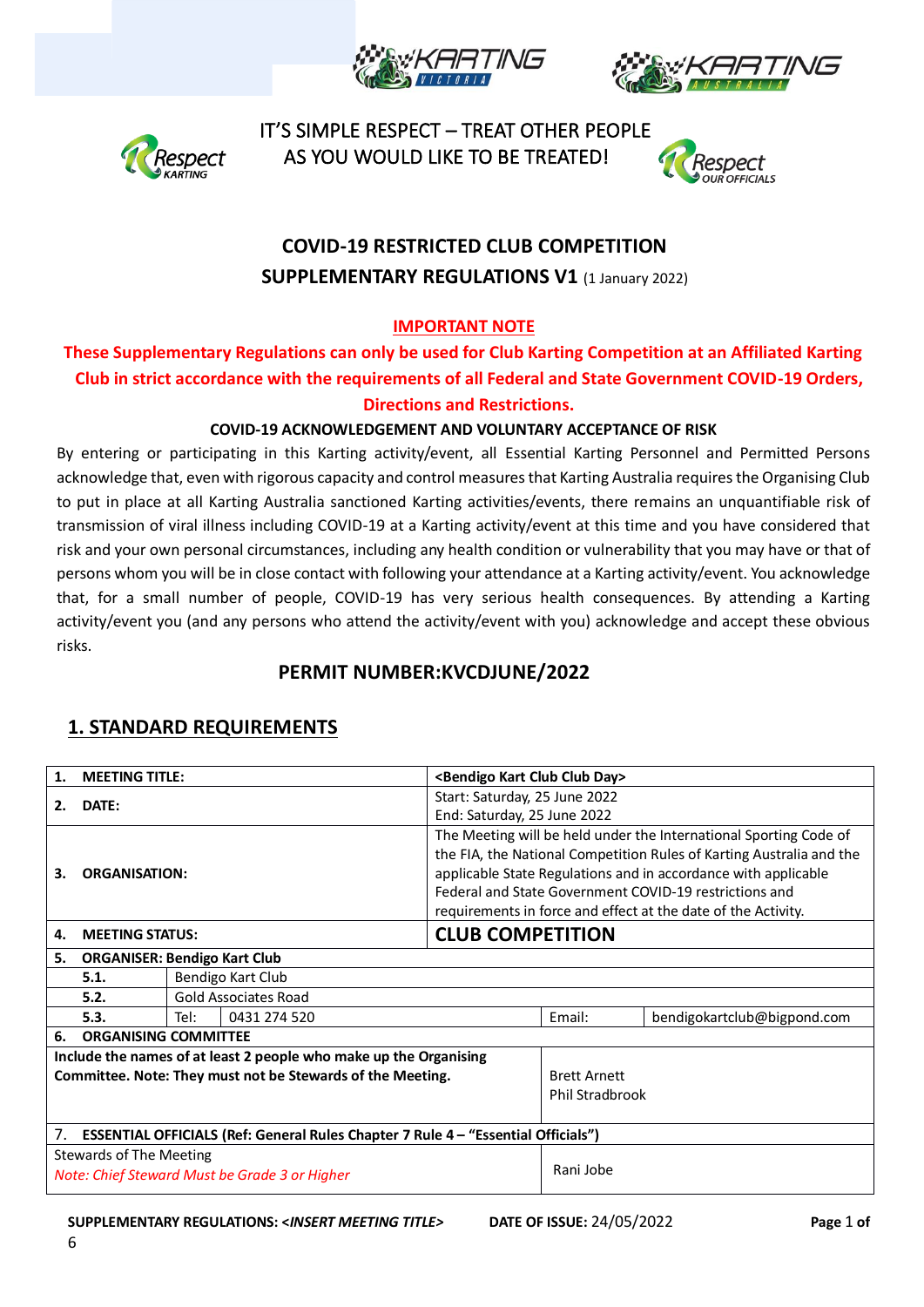| Clerk of the Course                                                                              | Harold Arnett                                   |  |  |  |
|--------------------------------------------------------------------------------------------------|-------------------------------------------------|--|--|--|
| Note: Up to 35 Entries May be Grade 4 or Higher. More than 35 Entries* Must be Grade 3 or Higher |                                                 |  |  |  |
| * See General Rules Chapter 7 Rule 4 Guidance Note 2                                             |                                                 |  |  |  |
| Chief Scrutineer: May be Grade 4 or Higher                                                       | <b>Brett Arnett</b>                             |  |  |  |
| Chief Timekeeper:                                                                                | Darryl Wensley                                  |  |  |  |
| <b>Emergency and Medical Services:</b>                                                           | <b>Brett Arnett</b>                             |  |  |  |
| 8. OTHER OFFICIALS                                                                               |                                                 |  |  |  |
|                                                                                                  |                                                 |  |  |  |
| Starter                                                                                          | <b>Harold Arnett</b>                            |  |  |  |
| <b>Scales Marshal</b>                                                                            | Katrina Arnett                                  |  |  |  |
| <b>Grid Marshal</b>                                                                              | Pete Middleton                                  |  |  |  |
| Secretary of the Meeting                                                                         | Rani Jobe                                       |  |  |  |
| Timekeeper                                                                                       | Darryl Wensley                                  |  |  |  |
| <b>CIRCUIT DETAILS</b><br>9.                                                                     |                                                 |  |  |  |
| <b>Circuit Name:</b>                                                                             | Bendigo Kart Club                               |  |  |  |
| <b>Circuit Address:</b>                                                                          | Gold Associates Road                            |  |  |  |
| <b>Track Length:</b>                                                                             | 636 Metres                                      |  |  |  |
| <b>Direction Of Racing:</b>                                                                      | Anti Clockwise                                  |  |  |  |
| <b>Track Density:</b>                                                                            | 24                                              |  |  |  |
| <b>Notice Board:</b>                                                                             | Between the Scales Shed and the Stewards Office |  |  |  |
| <b>Stewards Office:</b>                                                                          | Adjacent to the Scales Shed                     |  |  |  |
| <b>Mechanical Breakdown Lane:</b>                                                                | Will Not be in use at this Meeting.             |  |  |  |
| Parc Fermé:                                                                                      | Rear of the Grid                                |  |  |  |

# **2. ADMINISTRATION**

| Anyone that holds a KA karting licence may compete at club events                                                                       |                                                                                                                                                                                |                                |                                                                              |  |
|-----------------------------------------------------------------------------------------------------------------------------------------|--------------------------------------------------------------------------------------------------------------------------------------------------------------------------------|--------------------------------|------------------------------------------------------------------------------|--|
|                                                                                                                                         | The Club must maintain a register of all permitted persons who enter the Circuit for the Event.                                                                                |                                |                                                                              |  |
|                                                                                                                                         | The number of entries in the Event is strictly limited by Government Directions/Orders.<br>Pre-entry for the Event is essential. There will be NO ENTRIES ACCEPTED ON THE DAY. |                                |                                                                              |  |
|                                                                                                                                         | The Competition Groups listed below are permitted to compete at this Meeting.<br>Competition Group names as listed in the 2022 Australian Karting Manual Competition Rules     |                                |                                                                              |  |
| <b>Eligible Classes for each Competition Group</b>                                                                                      |                                                                                                                                                                                |                                |                                                                              |  |
| Cadet 9                                                                                                                                 |                                                                                                                                                                                | Cadet 12                       | Cadet 4SS                                                                    |  |
| KA4                                                                                                                                     |                                                                                                                                                                                | Light                          | Heavy                                                                        |  |
| KA3                                                                                                                                     |                                                                                                                                                                                |                                |                                                                              |  |
| KA4                                                                                                                                     |                                                                                                                                                                                | KA3                            | Light/Heavy                                                                  |  |
| <b>TaG 125</b>                                                                                                                          |                                                                                                                                                                                | Light                          | Heavy                                                                        |  |
| Should any Competition Group reach 80% of the Track Density, the Classes in that Competition Group may be split into two<br>(2) groups. |                                                                                                                                                                                |                                |                                                                              |  |
| 5.<br><b>ENTRIES</b>                                                                                                                    |                                                                                                                                                                                |                                |                                                                              |  |
|                                                                                                                                         | 24/05/22                                                                                                                                                                       |                                |                                                                              |  |
|                                                                                                                                         | A minimum of one (1) day prior to the commencement of the Meeting 11:59pm<br>24/03/2022 NO LATE ENTRIES ACCEPTED.                                                              |                                |                                                                              |  |
|                                                                                                                                         | 11:59pm 23/06/2022                                                                                                                                                             |                                |                                                                              |  |
|                                                                                                                                         |                                                                                                                                                                                | Chapter 5 Rule 7 must be used. | See the Important Notes for Clubs About 4SS Racing (Class Rules, Chapter 20) |  |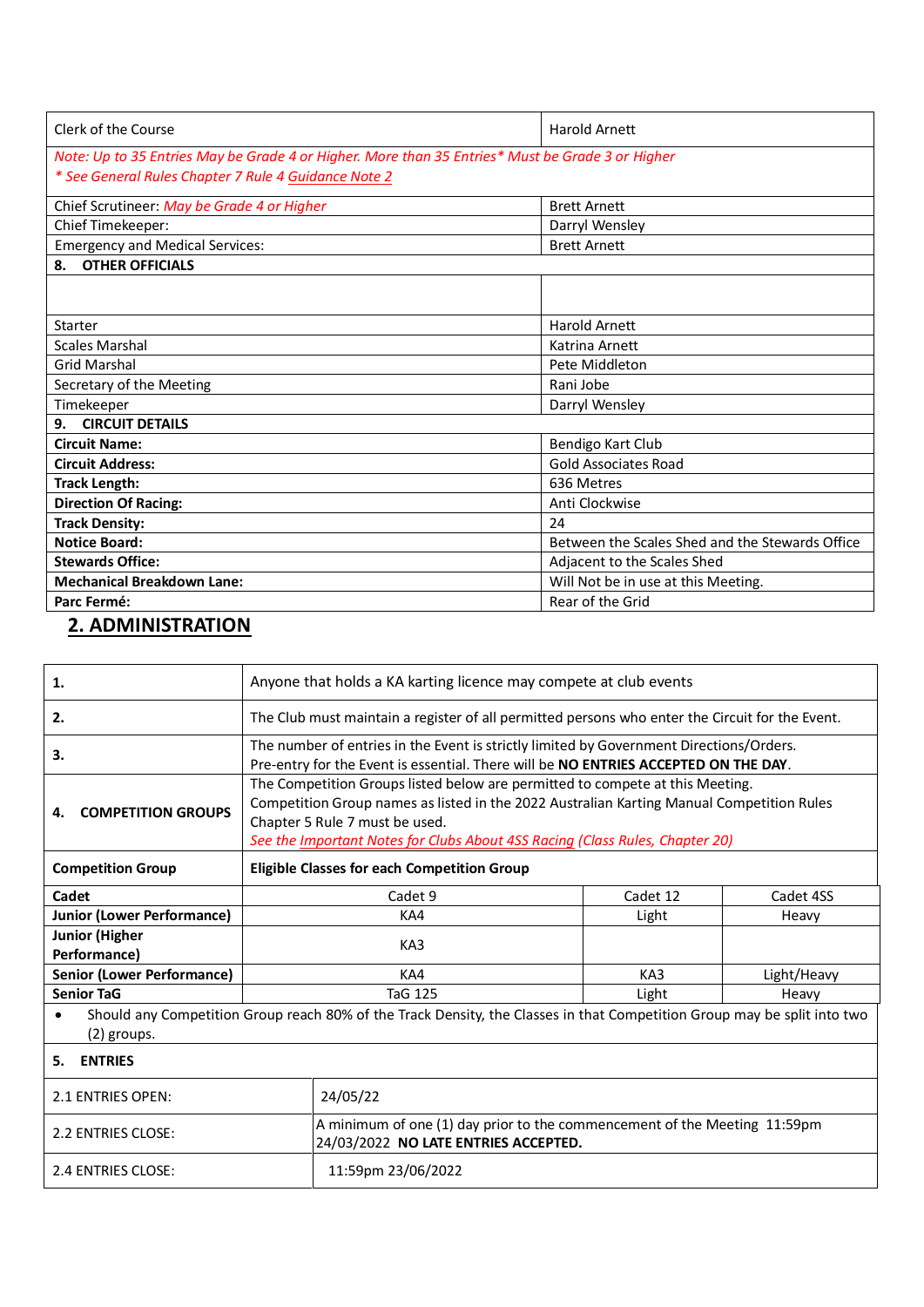





# IT'S SIMPLE RESPECT – TREAT OTHER PEOPLE Respect AS YOU WOULD LIKE TO BE TREATED!



| <b>ENTRY FEE: \$40.00</b><br>6.                                                                                                                                                                         |                  |  |  |
|---------------------------------------------------------------------------------------------------------------------------------------------------------------------------------------------------------|------------------|--|--|
| 3.1 The Entry Fee for each Competition Group at this Meeting including GST including the TDF levy is as follows:                                                                                        |                  |  |  |
| <b>Competition Group Name</b>                                                                                                                                                                           | <b>Entry Fee</b> |  |  |
| All Groups                                                                                                                                                                                              | \$40.00          |  |  |
| Cadet and Junior Groups                                                                                                                                                                                 | \$40.00          |  |  |
| Senior Groups                                                                                                                                                                                           | \$40.00          |  |  |
| Second or Third Groups Entered                                                                                                                                                                          | \$40.00          |  |  |
| <b>ENTRY PROCEDURE</b><br>7.                                                                                                                                                                            |                  |  |  |
| 4.1 Each Entry for this Meeting must be made using the CMS as follows:                                                                                                                                  |                  |  |  |
| Log on to your driver information via http://www.karting.net.au/<br>٠                                                                                                                                   |                  |  |  |
| Click on the licence and entries icon (top centre of the screen)<br>٠                                                                                                                                   |                  |  |  |
| Click on the "Enter a Race Meeting" icon                                                                                                                                                                |                  |  |  |
| Enter your log on details<br>٠                                                                                                                                                                          |                  |  |  |
| Under 'My Details' functions, choose 'Pre Enter Race Meeting'<br>٠                                                                                                                                      |                  |  |  |
| Choose the State in which the Meeting is being held                                                                                                                                                     |                  |  |  |
| Choose the Club who is the Organiser of the Meeting                                                                                                                                                     |                  |  |  |
| 4.2 Payment of the Entry Fee can be made as follows:                                                                                                                                                    |                  |  |  |
| Credit card Payments can be made via CMS using SecurePay ONLY                                                                                                                                           |                  |  |  |
| <b>MINIMUM ENTRIES</b><br>8.                                                                                                                                                                            |                  |  |  |
| 5.1 4 is the minimum number of pre-entries which must be received for each Competition Group.                                                                                                           |                  |  |  |
| 5.2 If insufficient entries are received for a Competition Group to form in its own right, the Competition Group must be consolidated<br>in accordance with the Competition Rules Chapter $1 -$ Rule 9. |                  |  |  |
| <b>BRING A MATE SESSION</b><br>9.                                                                                                                                                                       |                  |  |  |
| 6.1 A "Bring a Mate" session Will Not be conducted at this Meeting.                                                                                                                                     |                  |  |  |
| <b>10. TEAMS COMPETITION</b>                                                                                                                                                                            |                  |  |  |
| 7.1 Teams Competition Will Not be conducted at this Meeting.                                                                                                                                            |                  |  |  |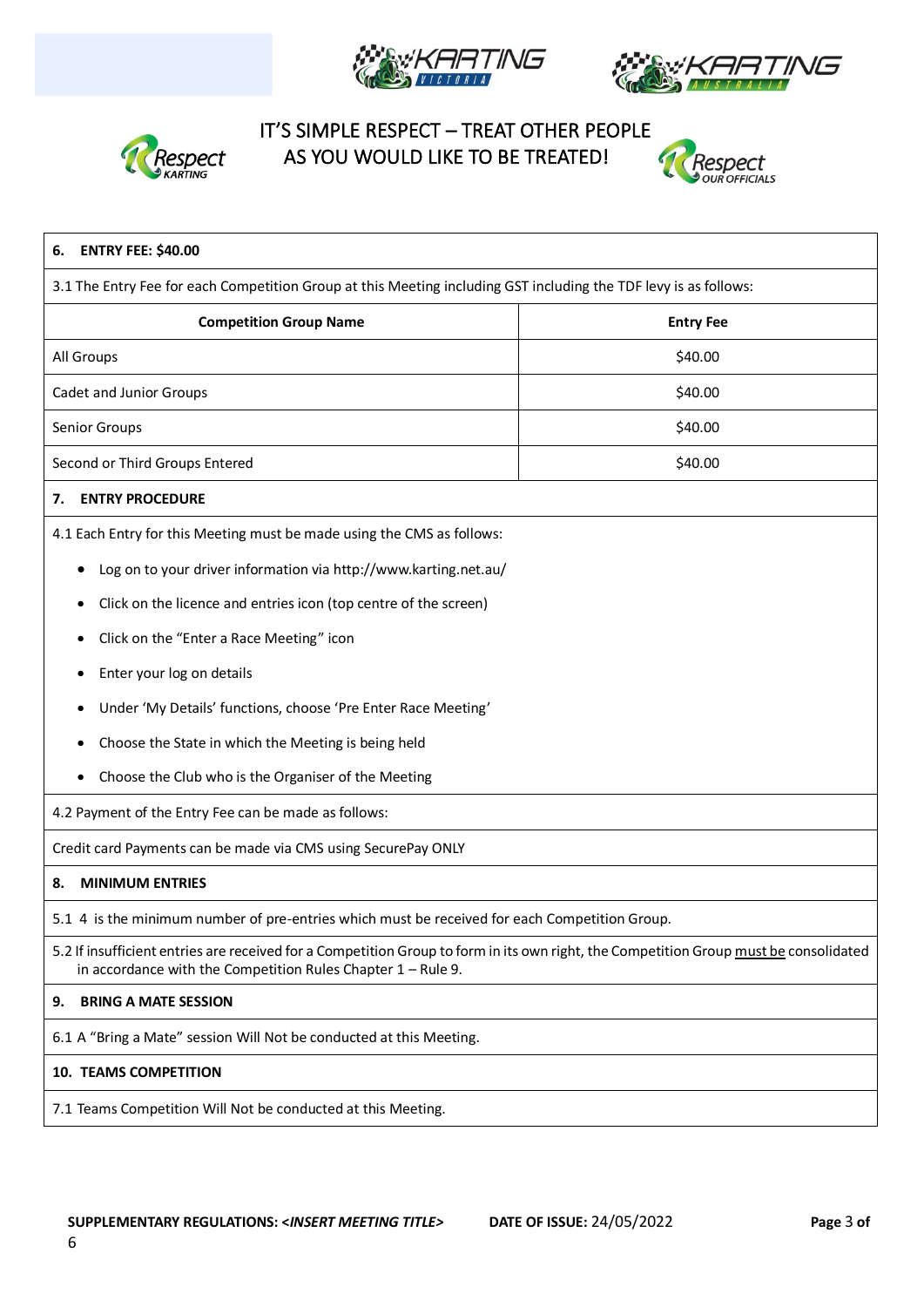# **3. SPECIFIC COVID-19 RESTRICTION AND MITIGATION REQUIREMENTS**

#### **COVIDSafe ACTION PLAN** (When required at law)

The Club has completed a COVIDSafe Action Plan and submitted it to the relevant State Government Department.

All actions identified as being required to be done to create a COVIDSafe Event and Club facility must be carried out prior to and during the Event.

| $\mathbf{1}$ . | PERMITTED AND NON-PERMITTED PERSONS                                                                                                                                                                                                                                                                               |
|----------------|-------------------------------------------------------------------------------------------------------------------------------------------------------------------------------------------------------------------------------------------------------------------------------------------------------------------|
| 1.1.           | No person who has symptoms consistent with COVID-19 (this includes any fever,<br>respiratory symptoms, shortness of breath, sore throat, cough, lack of smell or fatigue)<br>is permitted to attend the Circuit or participate in the Event.                                                                      |
| 1.2.           | Any person who starts to feel unwell or to exhibit symptoms of COVID-19 during the<br>Event must immediately avoid contact with all persons at the Circuit and MUST<br><b>IMMEDIATELY LEAVE the Circuit.</b>                                                                                                      |
| 2.             | Note - The number chosen in 2.1 must not exceed the maximum number of people permitted to gather<br>under State Public Health Authority Orders/Directions/Regulations.<br>SOCIAL DISTANCING AND DENSITY REQUIRMENTS                                                                                               |
| 2.1.           | Essential Karting Personnel and Permitted Persons are not permitted to gather in groups greater than<br>Choose a number while in attendance at the Event. (Delete if no limit on Group size by the State<br>Government required)                                                                                  |
| 2.2.           | Government prescribed Social Distancing measures must always be observed.                                                                                                                                                                                                                                         |
| 2.3.           | The use by Permitted Persons of any indoor facilities is strictly limited by the Density Quotient of the room<br>as included in the Club's COVIDSafe Action Plan.                                                                                                                                                 |
| 2.4.           | Food service provided at the Event must fully comply with all State Public Health Authority<br>Orders/Directions/Regulations.<br>Hand Hygiene must be available at all food service outlets.<br>Regular cleaning in accordance with the Club's COVIDSafe Action Plan MUST be carried out throughout<br>the Event. |
| 3.             | <b>Check In Requirements</b>                                                                                                                                                                                                                                                                                      |
| 3.1            | All Attendees MUST complete and submit the Karting Australia COVID-19 Declaration, or the<br>compulsory State Government issued QR Code Check-In (delete which is not relevant) upon arrival at the<br>venue if required by the State or Federal Government.                                                      |
| 4.             | HYGIENE FACILITIES - TOILET/WASHROOM FACILITIES and HAND SANITISER                                                                                                                                                                                                                                                |
| 4.1            | The Club is required to provide facilities to ensure general and sensible hygiene practices are maintained.                                                                                                                                                                                                       |
| 4.2            | Toilet and washroom facilities at the Circuit must be open and available for use.                                                                                                                                                                                                                                 |
| 4.3            | Washroom facilities must be properly equipped with liquid soap, running water and either air hand driers<br>or paper towels.<br>The toilets and washroom facilities must be cleaned at least once during the day or as otherwise<br>required in accordance with the Club's COVIDSafe Action Plan                  |
| 4.4            | It is strongly recommended that Essential Karting Personnel and Permitted Persons bring their own supply<br>of hand sanitiser for use in accordance with government recommendations in addition to hand sanitiser<br>that is supplied by the Club.                                                                |

#### **4. COMPETITION**

| <b>FORMAT OF RACING - CLUB COMPETITION GROUPS</b><br>$\mathbf{1}$ . |                 |                                                                                                                        |  |
|---------------------------------------------------------------------|-----------------|------------------------------------------------------------------------------------------------------------------------|--|
| 1.1                                                                 | <b>Practice</b> | 2 Practice session/s of 6 minutes will be held.                                                                        |  |
|                                                                     | Qualifying      | There Will be Timed Qualifying at this Event.<br>There will be one (1) Qualifying session of 6 minutes for all classes |  |
| 1.2                                                                 |                 | If Timed Qualifying occurs (Order of Karts on the grid must be random - no high/low<br>numbers)                        |  |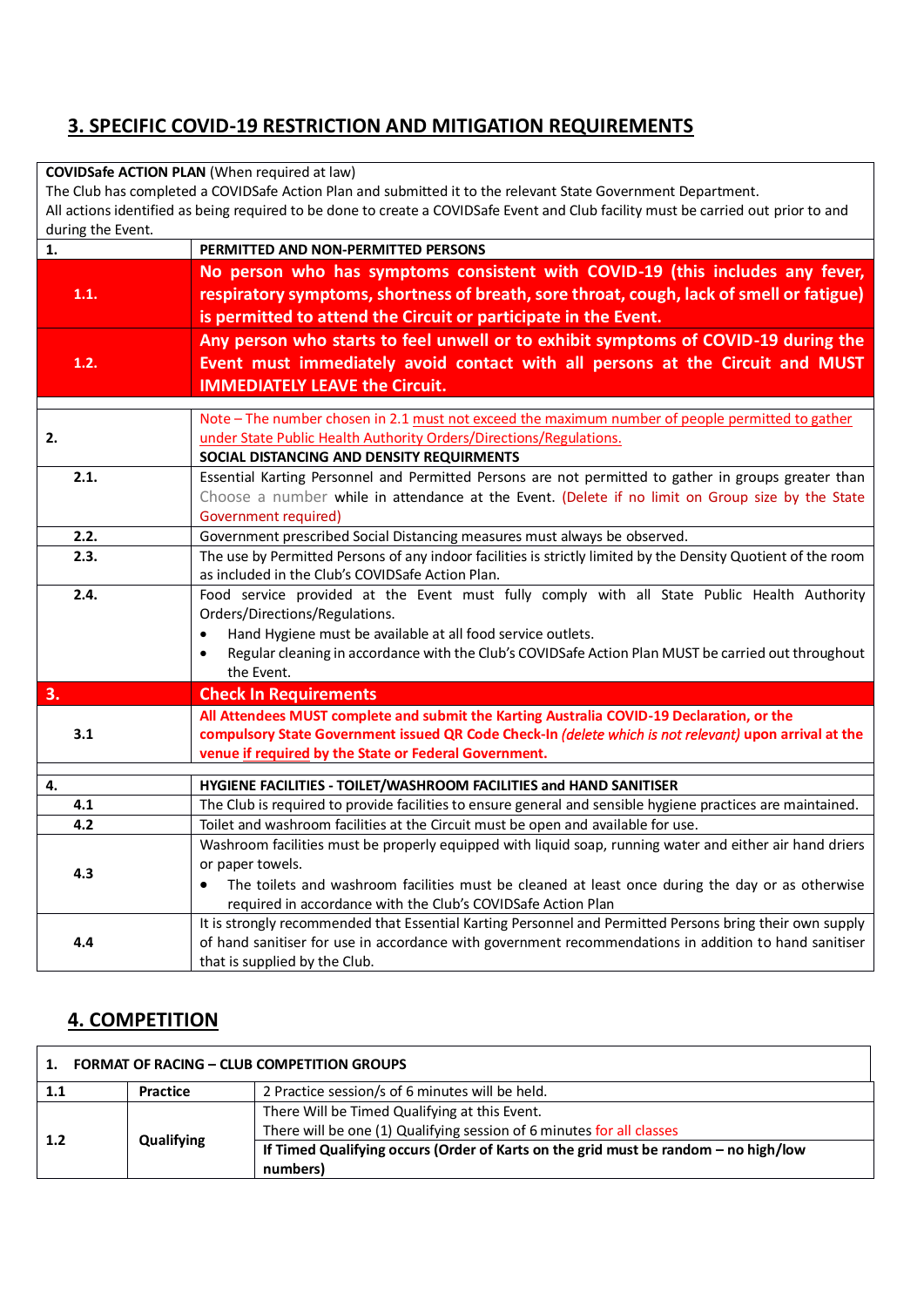





 IT'S SIMPLE RESPECT – TREAT OTHER PEOPLE **Respect** AS YOU WOULD LIKE TO BE TREATED!



| 1.3                              | <b>Heats &amp; Final</b>                                                                                                                                                                                                            | No.                                                                                                                                                                                                  |                                                |                                                                              | The system of gridding will be in accordance with State Regulations - Club Competition Format |  |
|----------------------------------|-------------------------------------------------------------------------------------------------------------------------------------------------------------------------------------------------------------------------------------|------------------------------------------------------------------------------------------------------------------------------------------------------------------------------------------------------|------------------------------------------------|------------------------------------------------------------------------------|-----------------------------------------------------------------------------------------------|--|
| 2.                               | <b>DISTANCES</b>                                                                                                                                                                                                                    |                                                                                                                                                                                                      |                                                |                                                                              |                                                                                               |  |
| Heat 1                           | 8                                                                                                                                                                                                                                   | Heat 2                                                                                                                                                                                               | 8                                              | Heat 3 8                                                                     |                                                                                               |  |
|                                  |                                                                                                                                                                                                                                     | Final                                                                                                                                                                                                | 12                                             |                                                                              |                                                                                               |  |
| З.                               | <b>ACCESS TO CIRCUIT</b>                                                                                                                                                                                                            |                                                                                                                                                                                                      |                                                |                                                                              |                                                                                               |  |
| 3.1                              |                                                                                                                                                                                                                                     |                                                                                                                                                                                                      |                                                | Competitors will be permitted to enter the Circuit from 8.30AM on 25/06/2022 |                                                                                               |  |
| 4.                               | <b>DRIVERS BRIEFING</b>                                                                                                                                                                                                             |                                                                                                                                                                                                      |                                                |                                                                              |                                                                                               |  |
| 4.1                              |                                                                                                                                                                                                                                     | Drivers Briefing notes will be advised in an electronic format OR over the PA system to all Competitors. Any<br>questions should be directed to the Chief Steward prior to the start of Competition. |                                                |                                                                              |                                                                                               |  |
| 5.                               | <b>SCRUTINEERING</b>                                                                                                                                                                                                                |                                                                                                                                                                                                      |                                                |                                                                              |                                                                                               |  |
| 5.1                              |                                                                                                                                                                                                                                     | All Competitors will be required to complete an electronic Scrutineering Form (Insert the link to the Scrutineering<br>Form provided by KA) via a URL provided to them by the Host Club.             |                                                |                                                                              |                                                                                               |  |
| 5.2                              |                                                                                                                                                                                                                                     | This form will be submitted to the Race Secretary in an electronic format.                                                                                                                           |                                                |                                                                              |                                                                                               |  |
| 5.3                              | Time>                                                                                                                                                                                                                               | Scrutineering Stickers will be available for collection from <lnsert location=""> etween <lnsert time=""> and <lnsert< td=""></lnsert<></lnsert></lnsert>                                            |                                                |                                                                              |                                                                                               |  |
| <b>FUEL</b><br>6.                |                                                                                                                                                                                                                                     |                                                                                                                                                                                                      |                                                |                                                                              |                                                                                               |  |
| 6.1                              |                                                                                                                                                                                                                                     | PULP and E10 PULP are the only fuels permitted to be used at this Meeting.                                                                                                                           |                                                |                                                                              |                                                                                               |  |
| 6.2                              |                                                                                                                                                                                                                                     |                                                                                                                                                                                                      | Control Fuel Will Not be used at this Meeting. |                                                                              |                                                                                               |  |
|                                  |                                                                                                                                                                                                                                     |                                                                                                                                                                                                      |                                                |                                                                              |                                                                                               |  |
| a)                               |                                                                                                                                                                                                                                     | 98 PULP/E10 fuel for use at this Meeting must be purchased from:                                                                                                                                     |                                                |                                                                              |                                                                                               |  |
| b)                               | <insert details="" of="" service="" station="" the=""> <insert address="" of="" service="" station="" the=""><insert bowser="" numbers<br="" pump="">to be used at the Service Station if applicable&gt;</insert></insert></insert> |                                                                                                                                                                                                      |                                                |                                                                              |                                                                                               |  |
| C)                               | Proof of purchase of the fuel must be retained and produced to the Chief Scrutineer or Fuel Tester if required.                                                                                                                     |                                                                                                                                                                                                      |                                                |                                                                              |                                                                                               |  |
| <b>TIMETABLE</b><br>7.           |                                                                                                                                                                                                                                     |                                                                                                                                                                                                      |                                                |                                                                              |                                                                                               |  |
| 7.1                              | 25/06/22                                                                                                                                                                                                                            |                                                                                                                                                                                                      |                                                |                                                                              |                                                                                               |  |
|                                  |                                                                                                                                                                                                                                     |                                                                                                                                                                                                      | <b>TIME</b>                                    |                                                                              | <b>ACTIVITY</b>                                                                               |  |
| a)                               |                                                                                                                                                                                                                                     |                                                                                                                                                                                                      | 8:00am                                         |                                                                              | Gates open                                                                                    |  |
| b)                               |                                                                                                                                                                                                                                     |                                                                                                                                                                                                      | 09:00:00                                       |                                                                              | Canteen opens                                                                                 |  |
| c)                               |                                                                                                                                                                                                                                     |                                                                                                                                                                                                      | 9:00am                                         |                                                                              | Practice                                                                                      |  |
| d)                               |                                                                                                                                                                                                                                     |                                                                                                                                                                                                      | At completion of Practice                      |                                                                              | Qualifying                                                                                    |  |
| e)                               |                                                                                                                                                                                                                                     | 11:00am<br>Racing                                                                                                                                                                                    |                                                |                                                                              |                                                                                               |  |
| <b>TROPHIES AND PRIZES</b><br>8. |                                                                                                                                                                                                                                     |                                                                                                                                                                                                      |                                                |                                                                              |                                                                                               |  |
| 8.1                              | Trophies will be presented at the Meeting - All points count.                                                                                                                                                                       |                                                                                                                                                                                                      |                                                |                                                                              |                                                                                               |  |
| 8.2                              | There will be a gathering for a Presentation of Trophies and Prizes at the end of Competition in accordance with<br><b>Government Restrictions</b>                                                                                  |                                                                                                                                                                                                      |                                                |                                                                              |                                                                                               |  |

6